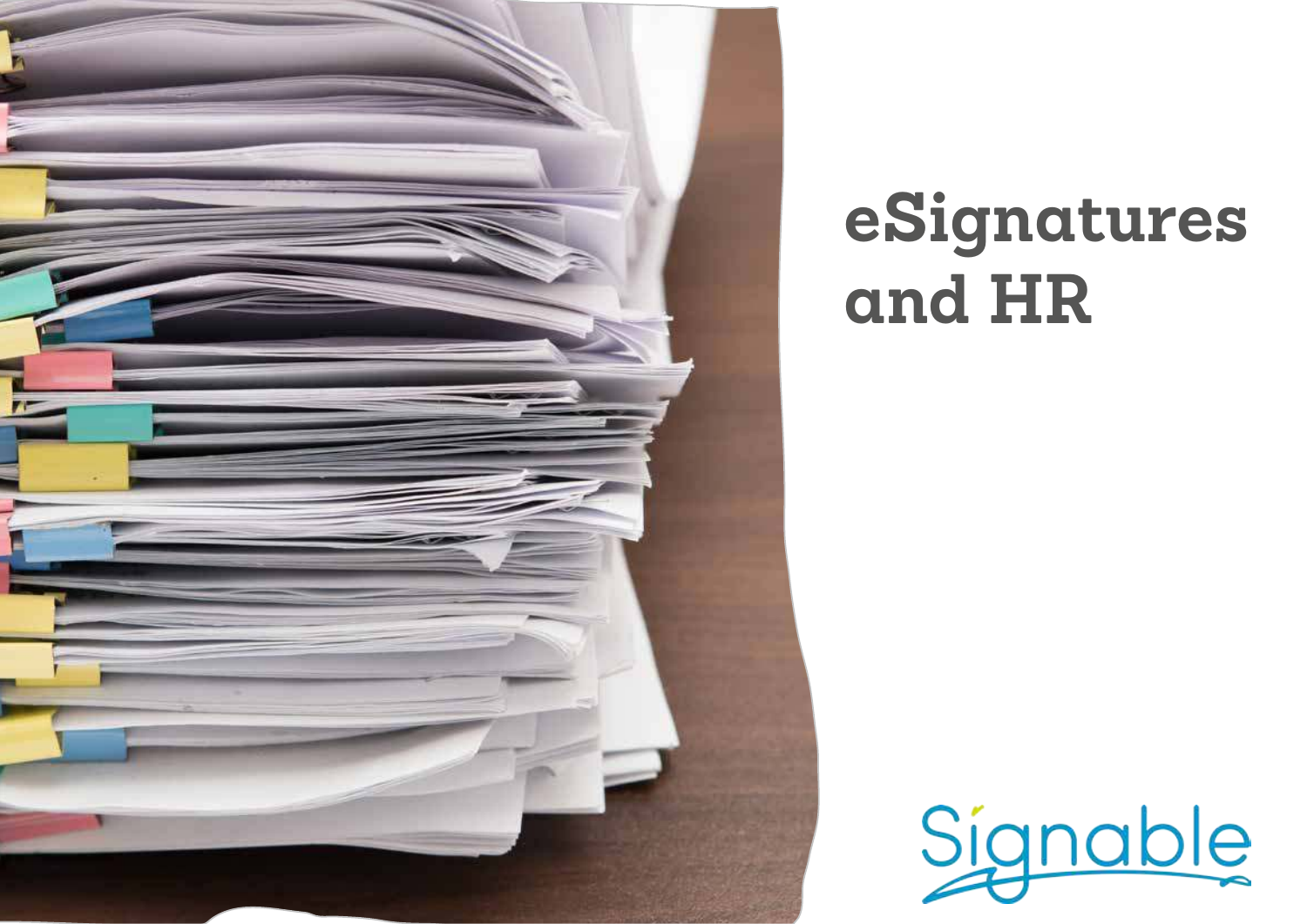

## **Why HR needs eSigning...**

Like everything today, HR is evolving. HR departments are seeking solutions that takes the focus away from mundane tasks like chasing contracts and filing paperwork. And instead, puts it back on improving compliance, cutting business costs and freeing up staff time.

That's where eSignatures come in...

Here's how our customers in HR are already using eSignatures...

With eSignatures you can have these forms finished in minutes:

- Employment contracts
- Ts & cs changes for employees
- Employee permission requests
- Acknowledgement forms

Want to read what happens when an eSignature is used in court? **Click here**.

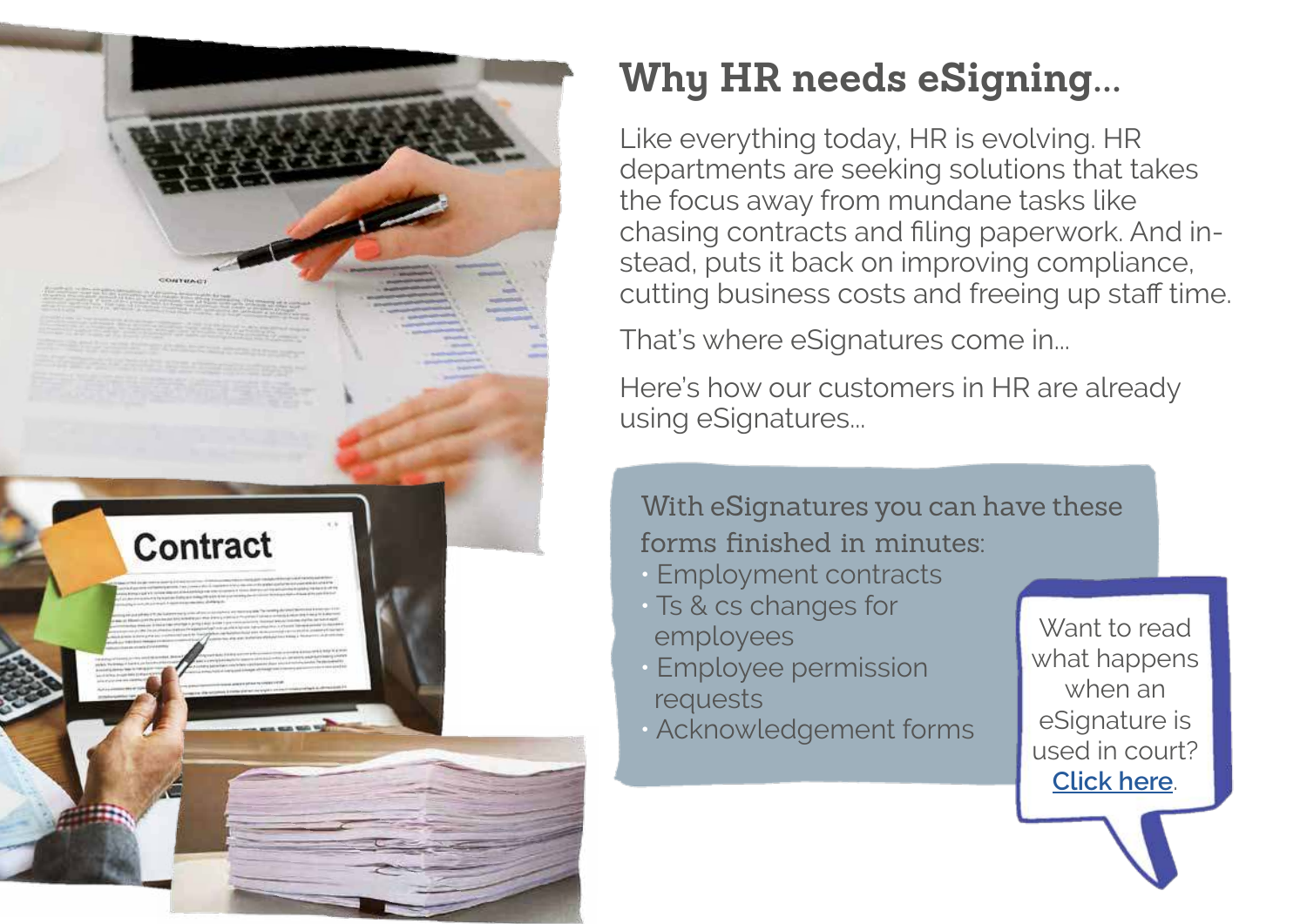## **So, how do eSignatures help?**

• Keep processes on point Today, businesses and technology go hand in hand. By not ignoring tools which are designed to reduce the amount of time spent completing Signable traditional HR processes, you Your locuments will reassure staff that your company is one that is always evolving and wants to help how the team gets work done.

#### • Improve visibility

Traditional HR processes are difficult to track,

especially when chasing multiple documents. Checking if signer's have finished key forms and figuring out who hasn't can get confusing. With electronic documents, however, it's easy to see each stage each



document is at set reminders for those that haven't been completed. No chasing required. • No more filing

As your company grows, so does the amount of

processes. Meaning more and more documents need organising. Which will take up a lot time. By auto-storing your files it will mean no more filing, your documents will be searchable and you increase their security dramatically.



• 100% accuracy

HR departments need to show compliance with key processes. Small mistakes cost time and money to fix. But by electronically sending documents, you can highlight exactly where signatures are needed. Ensuring your documents are returned correct, with no amendments for your signer.